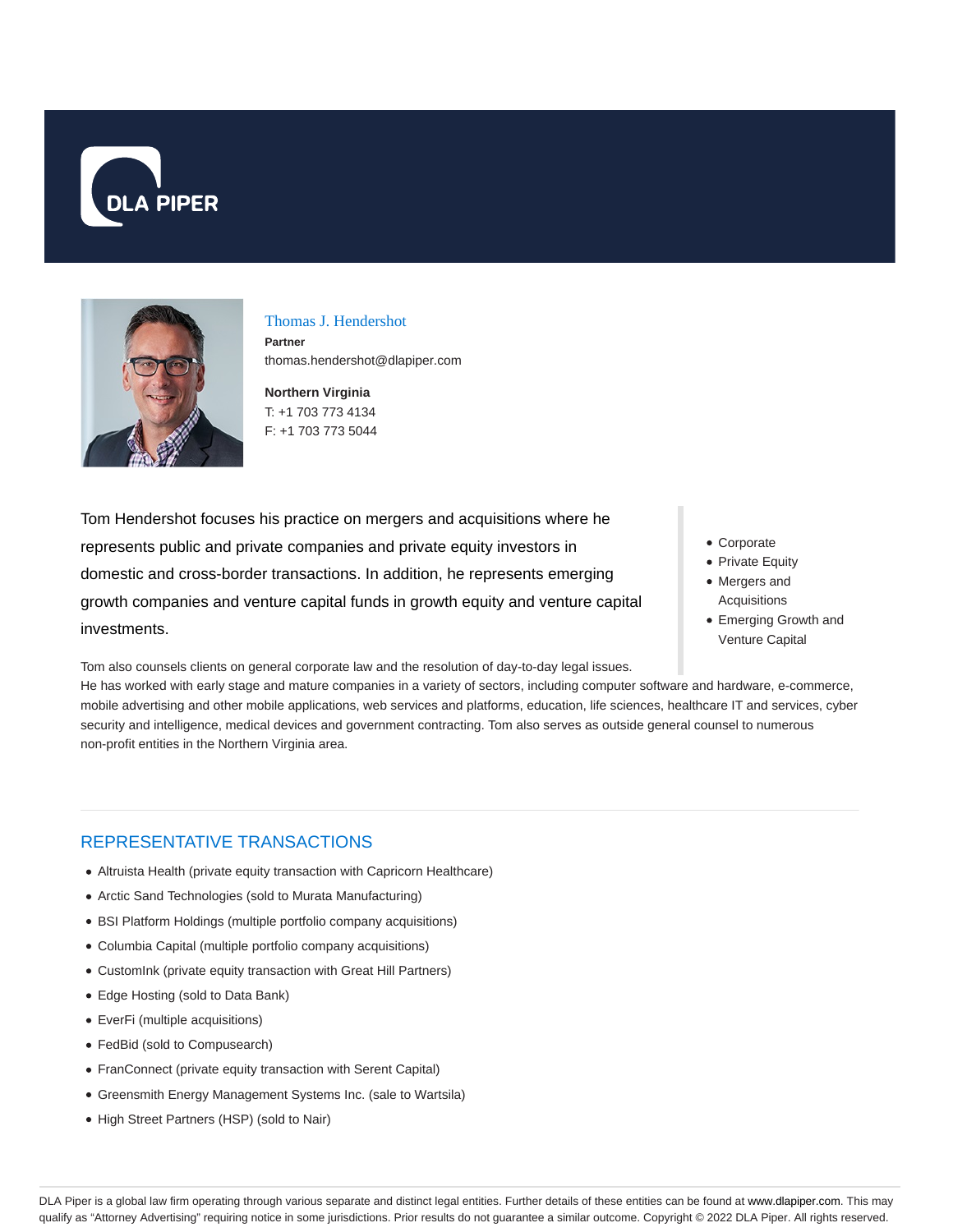- Joulex (sold to Cisco)
- Kiswe (acquisition of Social Growth)
- Lancope (sold to Cisco)
- LLR Partners (multiple portfolio company acquisitions)
- MediaGlu (sold to AppNexus)
- Moodlerooms (sold to Blackboard, NASDAQ: "BBBB")
- OrderUp (sold to Groupon, Nasdaq: GRPN)
- PeopleMatter (sold to SnagAJob)
- Privia Health (transaction with an affiliate of Goldman Sachs)
- Salsa Labs (sale to AKKR)
- Summit Infrastructure Group (private equity transaction with SDC Capital)
- TIC Gums (Sold to Ingredion, NYSE: "INGR")

## **CREDENTIALS**

## **Admissions**

- Maryland
- Virginia

# **Recognitions**

- Chambers USA 2021 - Band 3, Northern Virginia Corporate/M&A 2020 - Band 3, Northern Virginia Corporate/M&A 2019 - Recognized Practitioner, Northern Virginia Corporate/M&A 2016-17 - Up and Coming, Northern Virginia Corporate/M&A
- The Legal 500 United States 2019 - Recommended, Telecoms & Broadcast: Transactional 2016 - Recommended, Venture Capital & Emerging Companies

# **Education**

- J.D., American University, Washington College of Law 2003 cum laude Member, The American University International Law Review
- B.A., University of Maryland 1997

## **Memberships**

- Maryland State Bar Association
- Virginia State Bar Association
- American Bar Association

# CIVIC AND CHARITABLE

Board Member, Greater Reston Arts Chamber, Reston, VA (2014 – present)

### **INSIGHTS**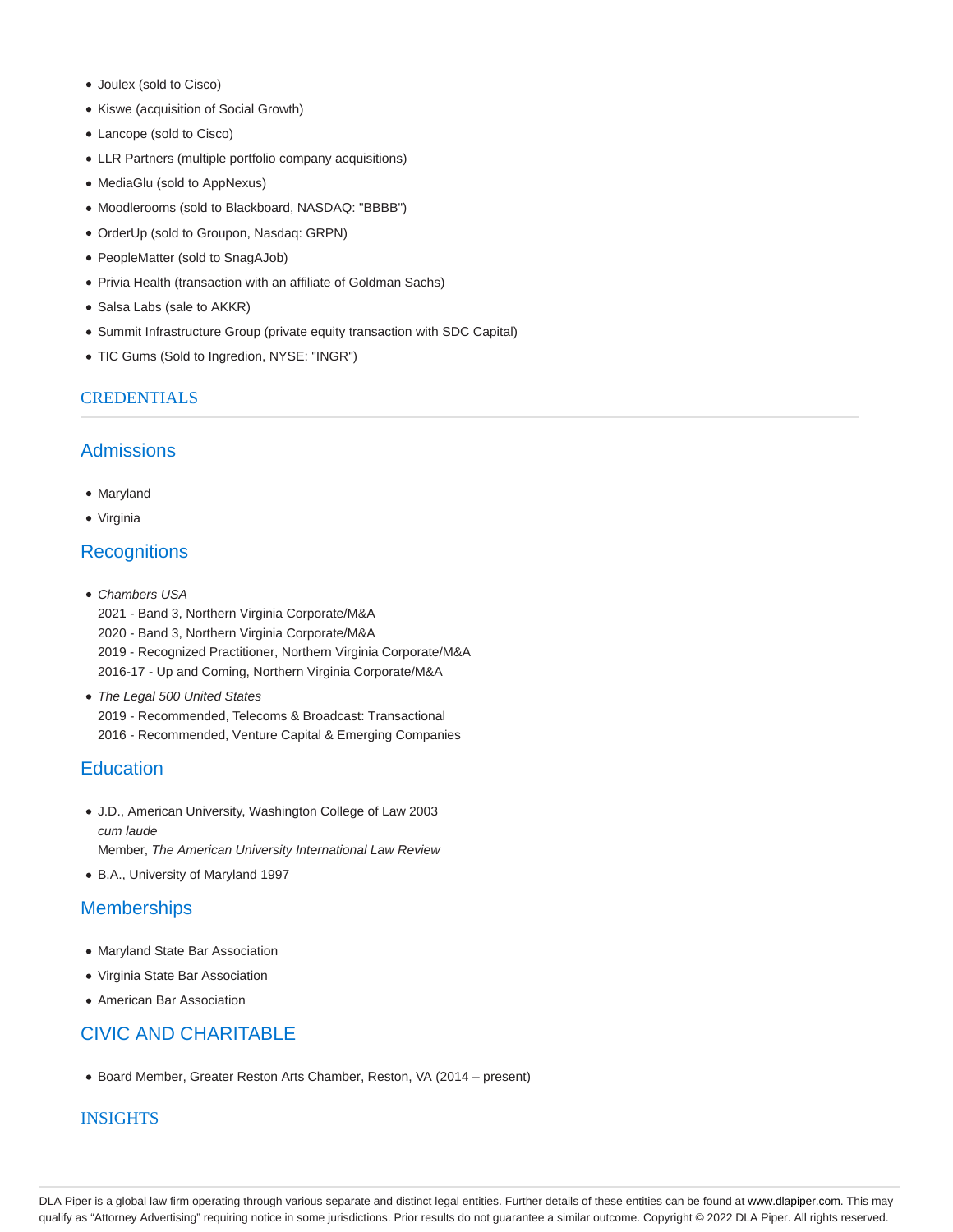# **Publications**

Corporate acquisitions involving government contractors: DOD codifies significant security clearance-related risk, 17 Apr 2014

### **NEWS**

**DLA Piper represents private equity firm in Controlled Environment Agriculture investment**

13 May 2022

DLA Piper represented LLR Partners, a Philadelphia-based private equity firm, in its investment in and combination of AgriNomix and Zwart Systems, two leaders in the Controlled Environment Agriculture ("CEA") automation sector. The combined businesses, operating as a part of AdeptAg, will help professional growers maximize their yields and productivity through automation and irrigation solutions.

**DLA Piper advises Critical Start in US\$215 Million Strategic Investment**

### 13 April 2022

DLA Piper advised Critical Start, a leading provider of Managed Detection and Response (MDR) cybersecurity solutions, in its over \$215 million strategic growth investment from Vista Equity Partners, a leading global investment firm focused exclusively on enterprise software, data and technology-enabled businesses.

**DLA Piper advises on acquisitions for OSF Digital, 2nd Watch and Arlington Capital Partners**

### 13 January 2022

DLA Piper is pleased to announce its role in several recent complex transactions led by Northern Virginia-based partner Eric Grossman, who also serves as vice chair of the firm's Private Equity practice.

**DLA Piper advises Columbia Capital in acquisition of Driven Technologies**

### 12 November 2021

DLA Piper represented private equity investment firm Columbia Capital in its acquisition of Driven Technologies, a leading provider of IT services focused on securing, optimizing and managing multi-cloud infrastructure, applications and data.

**DLA Piper advises GPS Insight in its acquisition by Accel-KKR**

20 May 2021

DLA Piper represented GPS Insight, a portfolio company of private equity firm Bregal Sagemount, in its acquisition by Accel-KKR, a leading tech-focused private equity firm with over US\$10 billion of assets under management.

**DLA Piper advises SparkPost in its US\$600 million acquisition by MessageBird**

### 17 May 2021

DLA Piper represented SparkPost in its acquisition by MessageBird, a leading global omnichannel communication platform, for US\$600 million.

DLA Piper is a global law firm operating through various separate and distinct legal entities. Further details of these entities can be found at www.dlapiper.com. This may qualify as "Attorney Advertising" requiring notice in some jurisdictions. Prior results do not guarantee a similar outcome. Copyright © 2022 DLA Piper. All rights reserved.